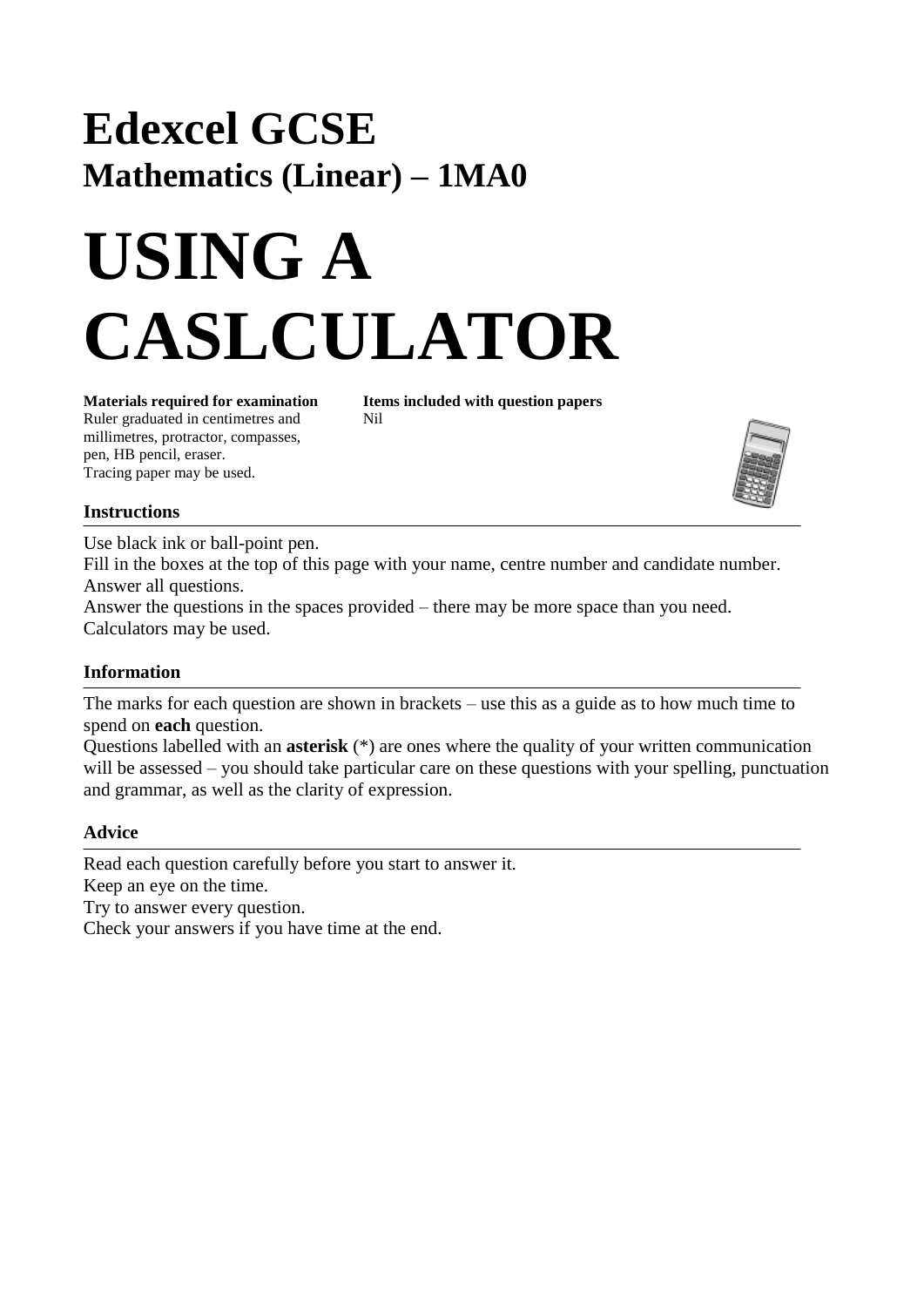**1.** Use your calculator to work out

$$
(2.3 + 1.8)^2 \times 1.07
$$

Write down all the figures on your calculator display.

..................................... **(2 marks)**

**2.** (a) Work out  $3.2^2 - 6.51$  $4.6 + 3.85$  $2^{\circ}$  $\overline{+}$ 

Write down all the numbers on your calculator display.

......................................................... **(3 marks)**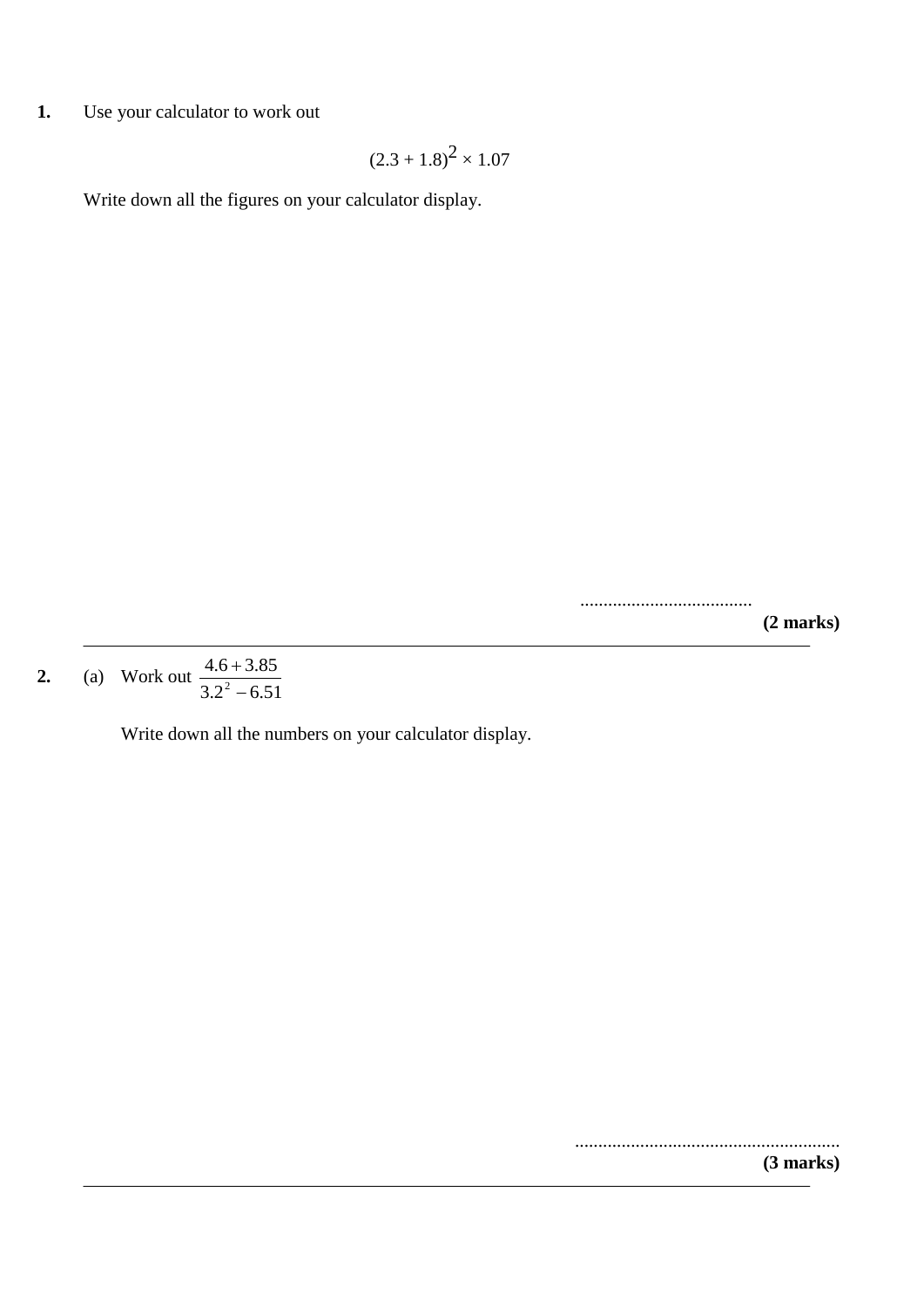#### **3.** Use your calculator to work out

$$
\frac{13.7 + 5.86}{2.54 \times 3.17}
$$

Write down all the figures on your calculator display. You must give your answer as a decimal.

................................................................

**(2 marks)**

#### **4.** Use a calculator to work out

 $6.2 \times 0.48$  $\sqrt{20.4}$ 

\_\_\_\_\_\_\_\_\_\_\_\_\_\_\_\_\_\_\_\_\_\_\_\_\_\_\_\_\_\_\_\_\_\_\_\_\_\_\_\_\_\_\_\_\_\_\_\_\_\_\_\_\_\_\_\_\_\_\_\_\_\_\_\_\_\_\_\_\_\_\_\_\_\_\_\_\_\_

Write down all the figures on your calculator display. Give your answer as a decimal.

......................................................................................

**(2 marks)**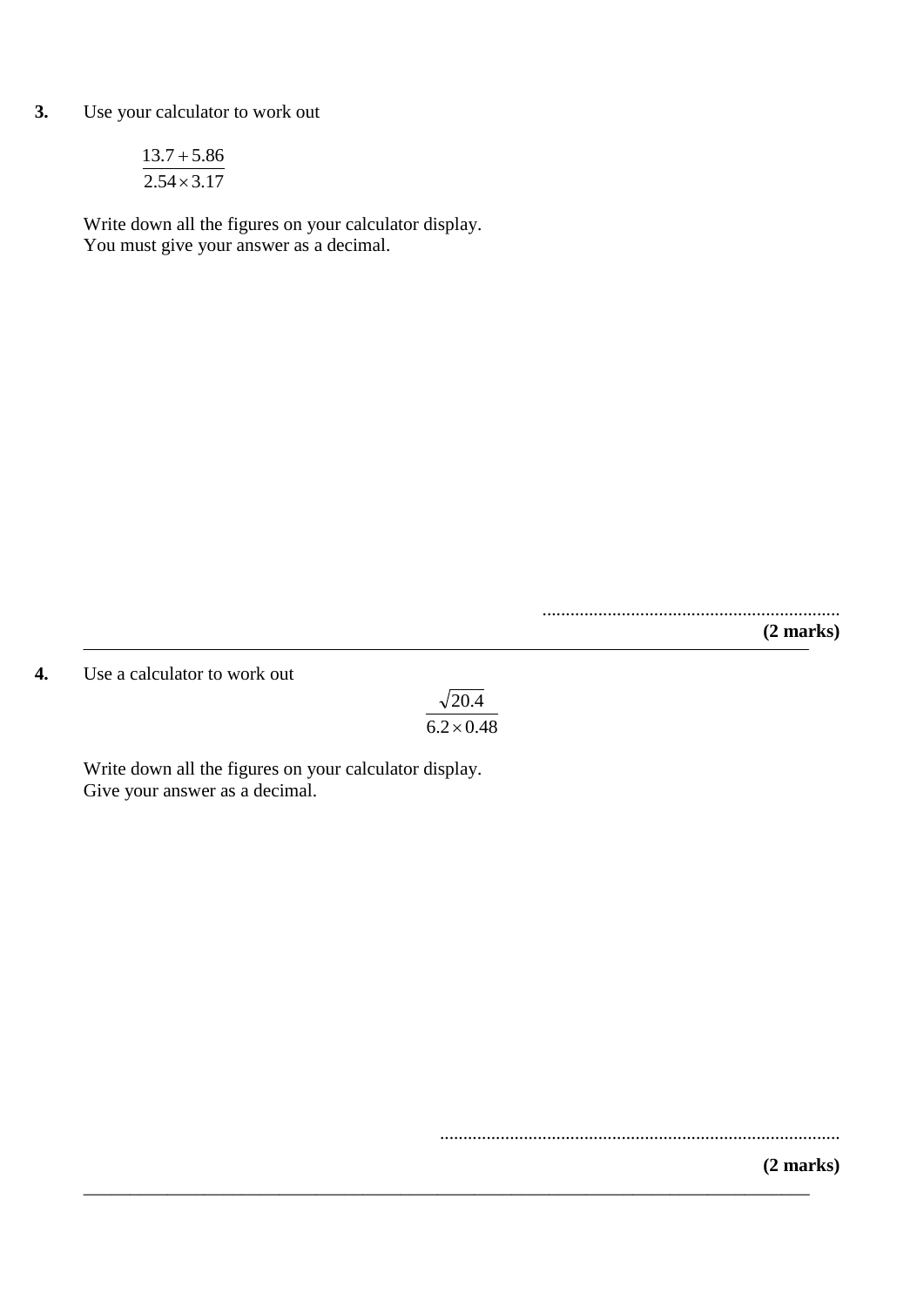**5.** (a) Use your calculator to work out

$$
\frac{\sqrt{21.5}}{5.8-2.36}
$$

Write down all the figures on your calculator display.

(b) Write down your answer to part (a) correct to 2 decimal places.

..................................... **(1)**

.....................................

 **(3 marks)**

**(2)**

**6.** (a) Use your calculator to work out the value of  $\frac{45.6 \times 125}{0.34^2 - 0.28^2}$  $45.6 \times 123$  $\overline{a}$  $\times$ 

Write down all the figures on your calculator display.

**(2)**

...........................................................................

(b) Write your answer to part (a) correct to 3 significant figures.

**(1)**

...........................................................................

 **(3 marks)**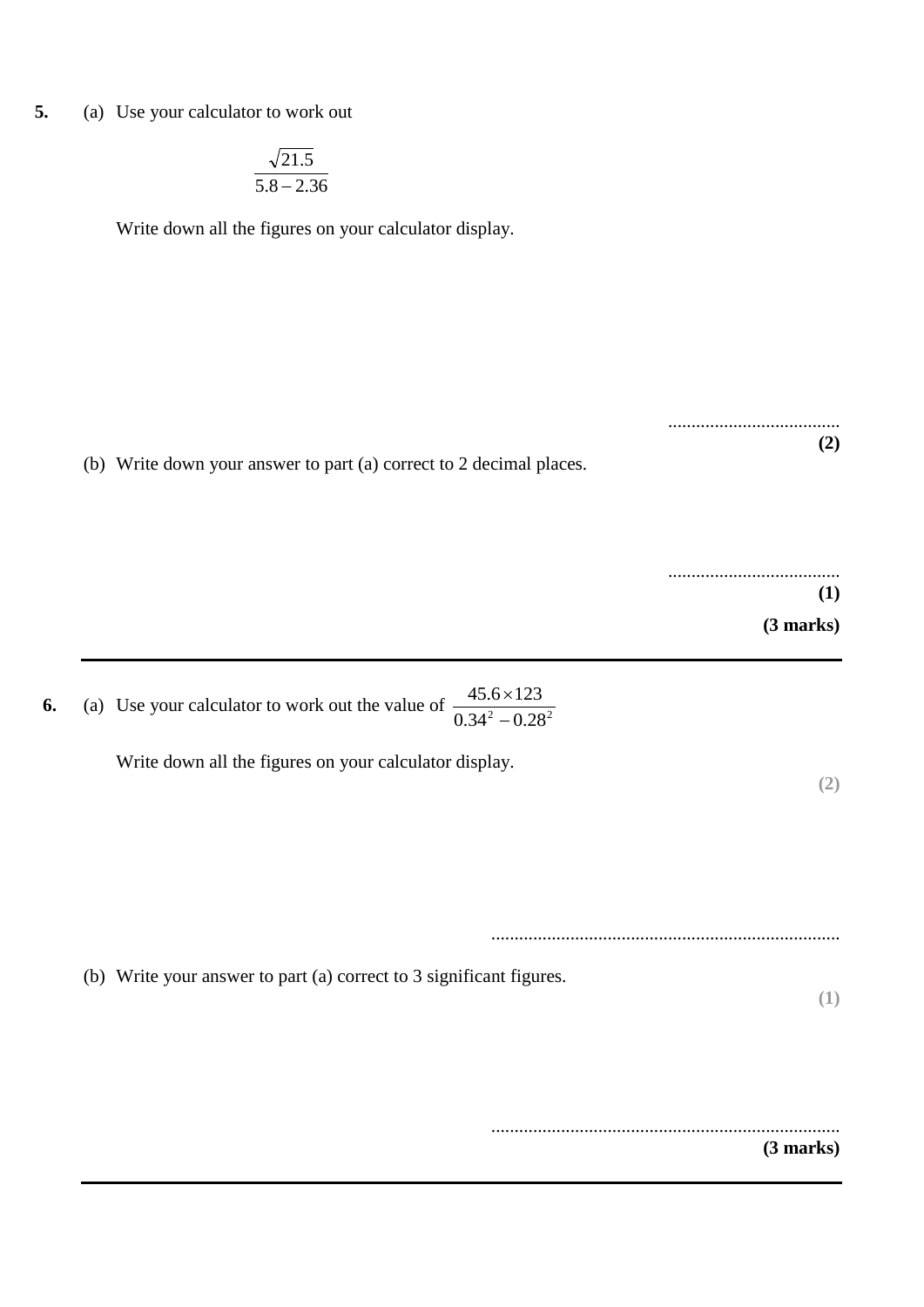**7.** (a) Use your calculator to work out  $3.9 - 1.7$  $2.5^2 + 3.75$  $\overline{a}$  $\overline{+}$ 

> Write down all the figures on your calculator display. You must give your answer as a decimal.

(b) Write your answer to part (a) correct to 2 decimal places.

..................................... **(1) (4 marks)**

**(3)**

.............................................................

**8.** (a) Use your calculator to work out  $18.4 - 5.9$  $38.5 \times 14.2$  $\overline{a}$  $\times 14.2$ .

> Write down all the figures on your calculator display. You must give your answer as a decimal.

> > .............................................. **(2)**

(b) Write your answer to part (a) correct to 1 significant figure.

.............................................. **(1) (3 marks)**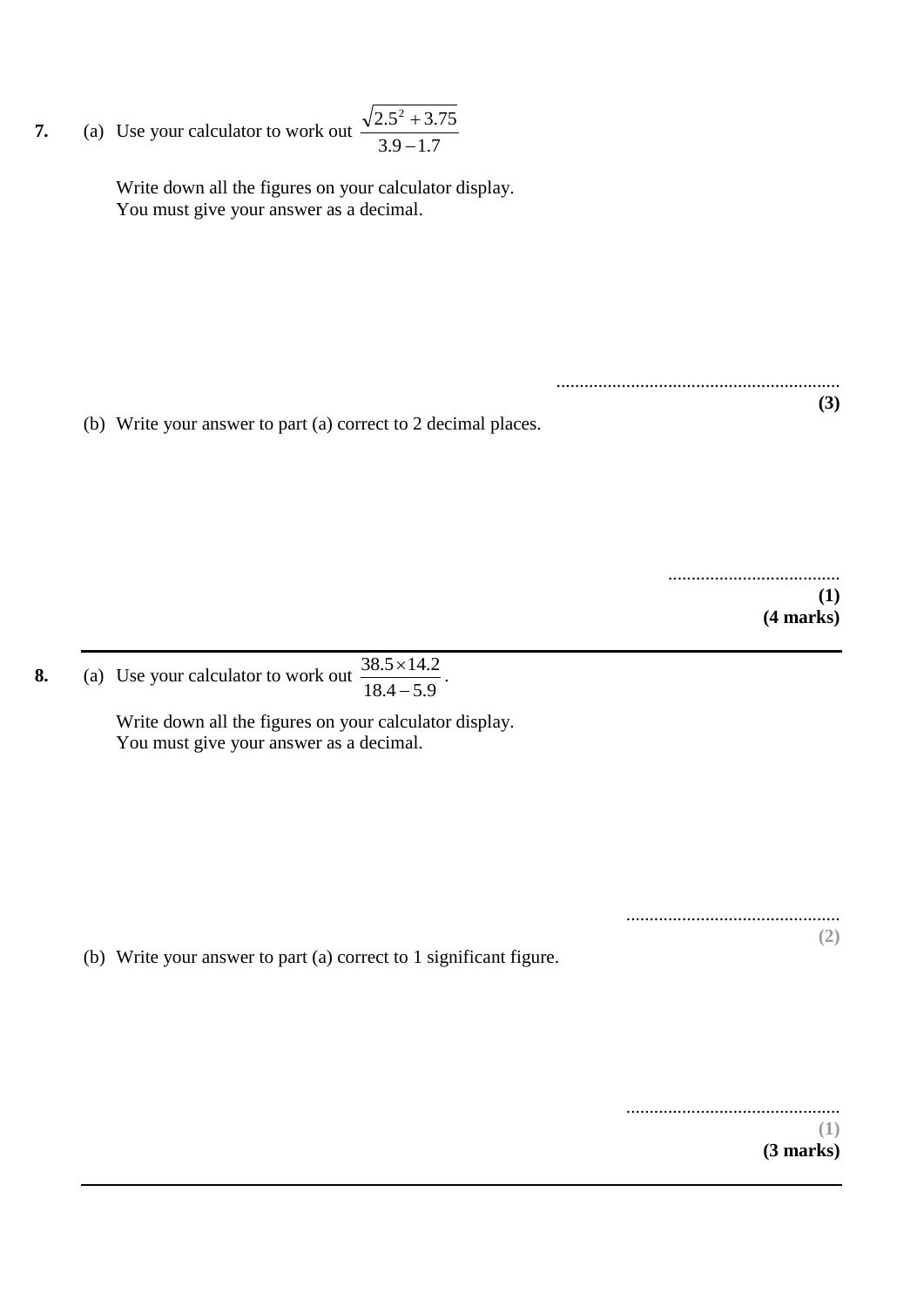| 9. | Use your calculator to work out the value of | $6.27 \times 4.52$ |
|----|----------------------------------------------|--------------------|
|    |                                              | $4.81 + 9.63$      |

(a) Write down all the figures on your calculator display.

(b) Write your answer to part (a) to an appropriate degree of accuracy.

**\_\_\_\_\_\_\_\_\_\_\_\_\_\_\_\_\_\_\_\_\_\_\_\_\_\_\_\_\_\_\_\_\_\_\_\_\_\_\_\_\_\_\_\_\_\_\_\_\_\_\_\_\_\_\_\_\_\_\_\_\_\_\_\_\_\_\_\_\_\_\_\_\_\_\_\_\_\_**

..........................

..........................

**(1) (3 marks)**

**(2)**

**10.** Use your calculator to work out the value of  $2.03 \times 1.49$  $8.95 + \sqrt{7.84}$  $\times$  $^{+}$ 

(a) Write down all the figures on your calculator display.

..................................... **(2)**

(b) Write down your answer to part (a) correct to 3 significant figures.

**\_\_\_\_\_\_\_\_\_\_\_\_\_\_\_\_\_\_\_\_\_\_\_\_\_\_\_\_\_\_\_\_\_\_\_\_\_\_\_\_\_\_\_\_\_\_\_\_\_\_\_\_\_\_\_\_\_\_\_\_\_\_\_\_\_\_\_\_\_\_\_\_\_\_\_**

..................................... **(1) (3 marks)**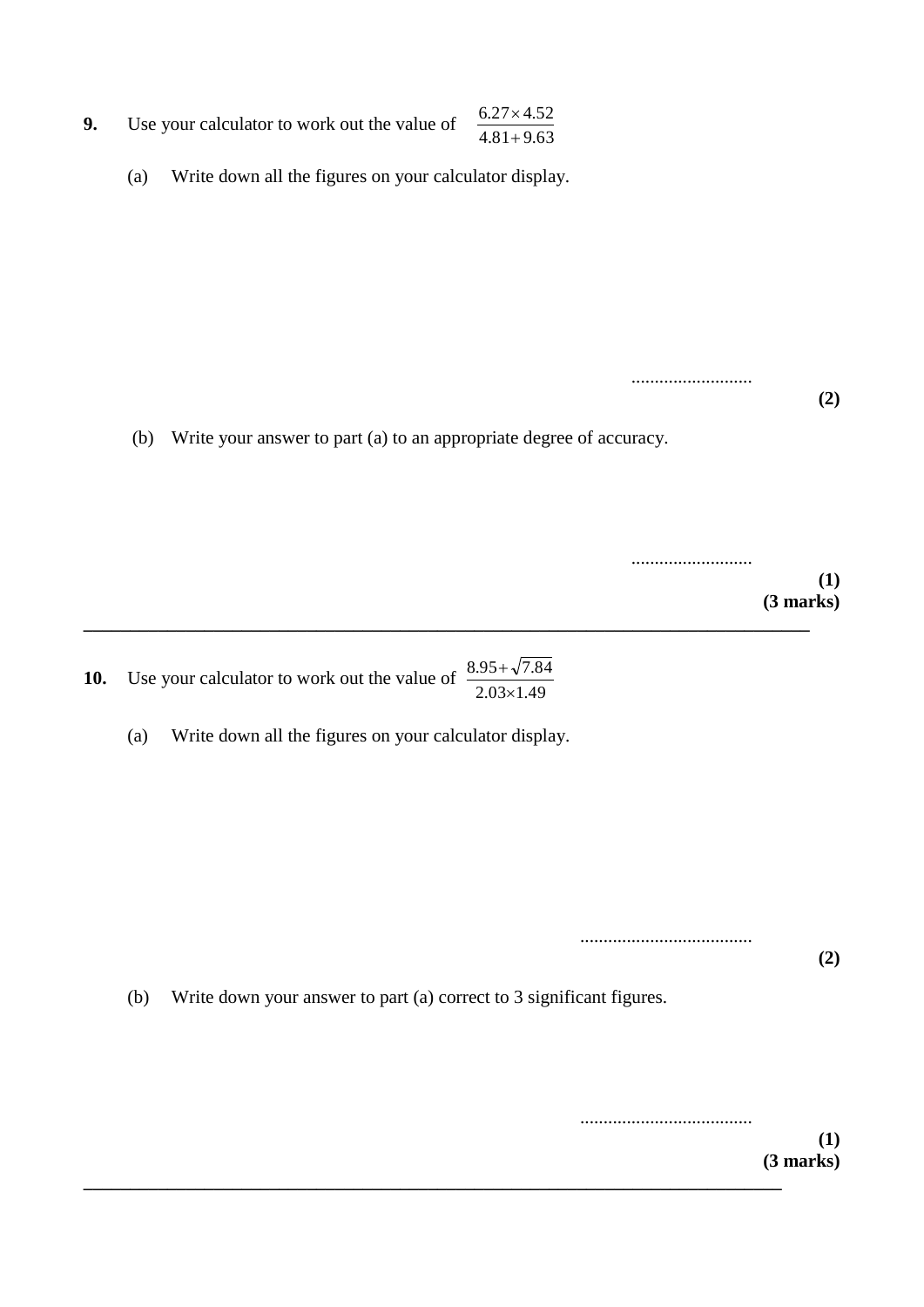**11.** (a) Use your calculator to work out Write down all the figures on your calculator display.  $2.7 \times 1.5$  $19.2 + 2.6^2$  $\times$  $\overline{+}$ 

......................................

(b) Write your answer to part (a) correct to 3 significant figures.

**\_\_\_\_\_\_\_\_\_\_\_\_\_\_\_\_\_\_\_\_\_\_\_\_\_\_\_\_\_\_\_\_\_\_\_\_\_\_\_\_\_\_\_\_\_\_\_\_\_\_\_\_\_\_\_\_\_\_\_\_\_\_\_\_\_\_\_\_\_\_\_\_\_\_\_**

**\_\_\_\_\_\_\_\_\_\_\_\_\_\_\_\_\_\_\_\_\_\_\_\_\_\_\_\_\_\_\_\_\_\_\_\_\_\_\_\_\_\_\_\_\_\_\_\_\_\_\_\_\_\_\_\_\_\_\_\_\_\_\_\_\_\_\_\_\_\_\_\_\_\_\_**

...................................... **(1) (3 marks)**

**(2)**

**12.** Calculate the value of

 $\tan 60^{\circ} - 1$  $\tan 60^\circ + 1$  $\circ$   $^{\circ}$  +

Write down all the figures on your calculator display. You must give your answer as a decimal.

..........................................

**(3 marks)**